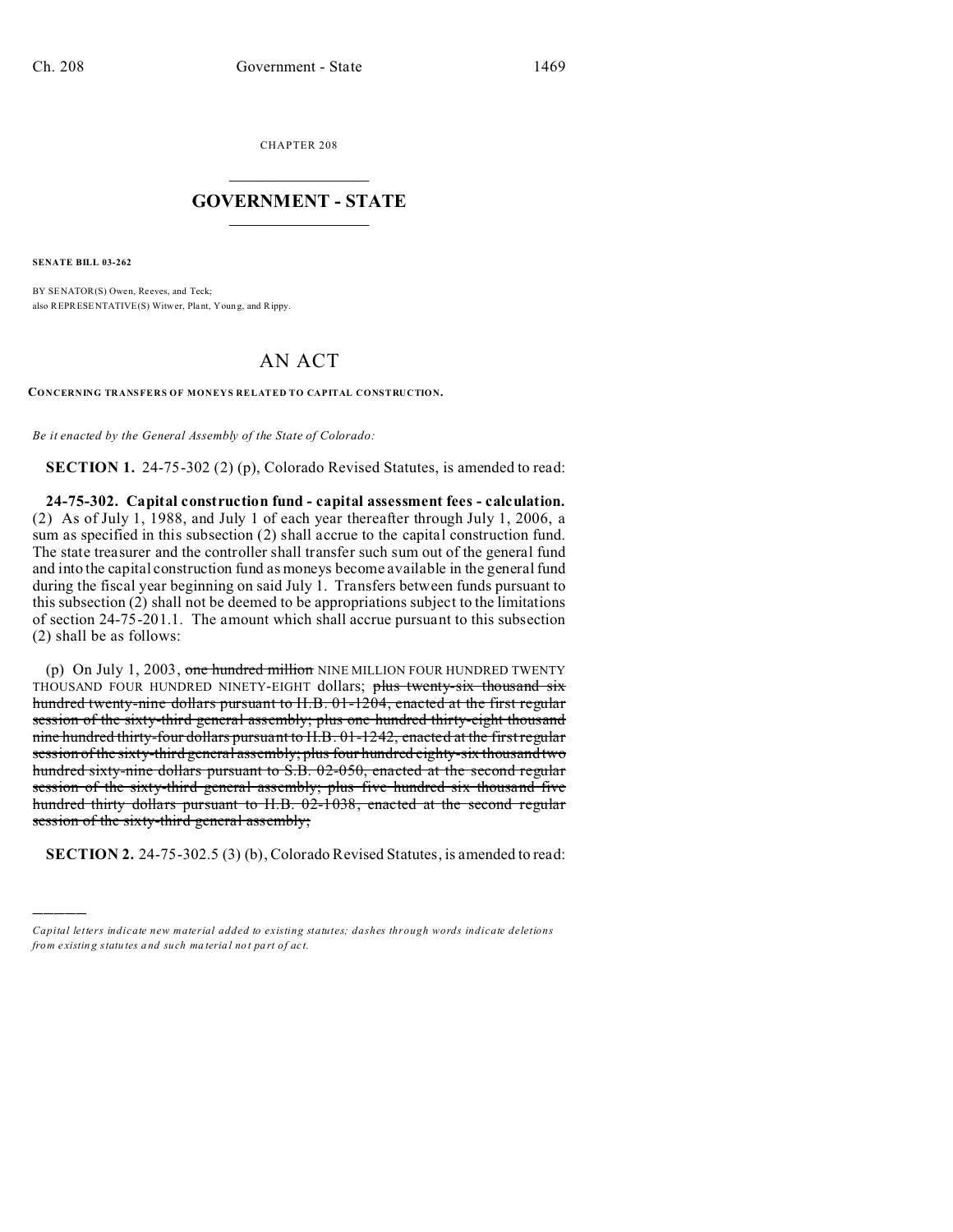**24-75-302.5. Controlled maintenance - trust fund.** (3) Notwithstanding any other provision of this section to the contrary:

(b) (I) On July 1, 2003 2004, the state treasurer and the controller shall transfer an amount equal to one hundred thirty-eight million two hundred thousand dollars from the general fund to the trust fund.

(II) On July 1,  $2004$  2005, the state treasurer and the controller shall transfer an amount equal to one hundred thirty-eight million two hundred thousand dollars from the general fund to the trust fund.

**SECTION 3. Repeal.** 17-1-135 (1) (a), Colorado Revised Statutes, is repealed as follows:

**17-1-135. Appropriation to comply with section 2-2-703 - HB 01-1204.** (1) Pursuant to section 2-2-703, C.R.S., the following statutory appropriations, or so much thereof as may be necessary, are made in order to implement H.B. 01-1204, enacted at the first regular session of the sixty-third general assembly:

(a) For the fiscal year beginning July 1, 2003, in addition to any other appropriation, there is hereby appropriated, from the capital construction fund created in section 24-75-302, C.R.S., to the corrections expansion reserve fund created in section 17-1-116, the sum of twenty-six thousand six hundred twenty-nine dollars  $(*26,629).$ 

**SECTION 4. Repeal.** 17-1-137 (1) (c) (I), Colorado Revised Statutes, is repealed as follows:

**17-1-137. Appropriation to comply with section 2-2-703 - HB 01-1242.** (1) Pursuant to section 2-2-703, C.R.S., the following statutory appropriations, or so much thereof as may be necessary, are made in order to implement H.B. 01-1242, enacted at the first regular session of the sixty-third general assembly:

(c) (I) For the fiscal year beginning July 1, 2003, in addition to any other appropriation, there is hereby appropriated, from the capital construction fund created in section 24-75-302, C.R.S., to the corrections expansion reserve fund created in section 17-1-116, the sum of one hundred thirty-eight thousand nine hundred thirty-four dollars (\$138,934).

**SECTION 5. Repeal.** 17-1-142 (1) (b) (I), Colorado Revised Statutes, is repealed as follows:

**17-1-142. Appropriation to comply with section 2-2-703 - SB 02-050.** (1) Pursuant to section 2-2-703, C.R.S., the following statutory appropriations, or so much thereof as may be necessary, are made in order to implement S.B. 02-050, enacted at the second regular session of the sixty-third general assembly:

(b) (I) For the fiscal year beginning July 1, 2003, in addition to any other appropriation, there is hereby appropriated, from the capital construction fund created in section 24-75-302, C.R.S., to the corrections expansion reserve fund created in section 17-1-116, the sum of four hundred eighty-six thousand two hundred sixty-nine